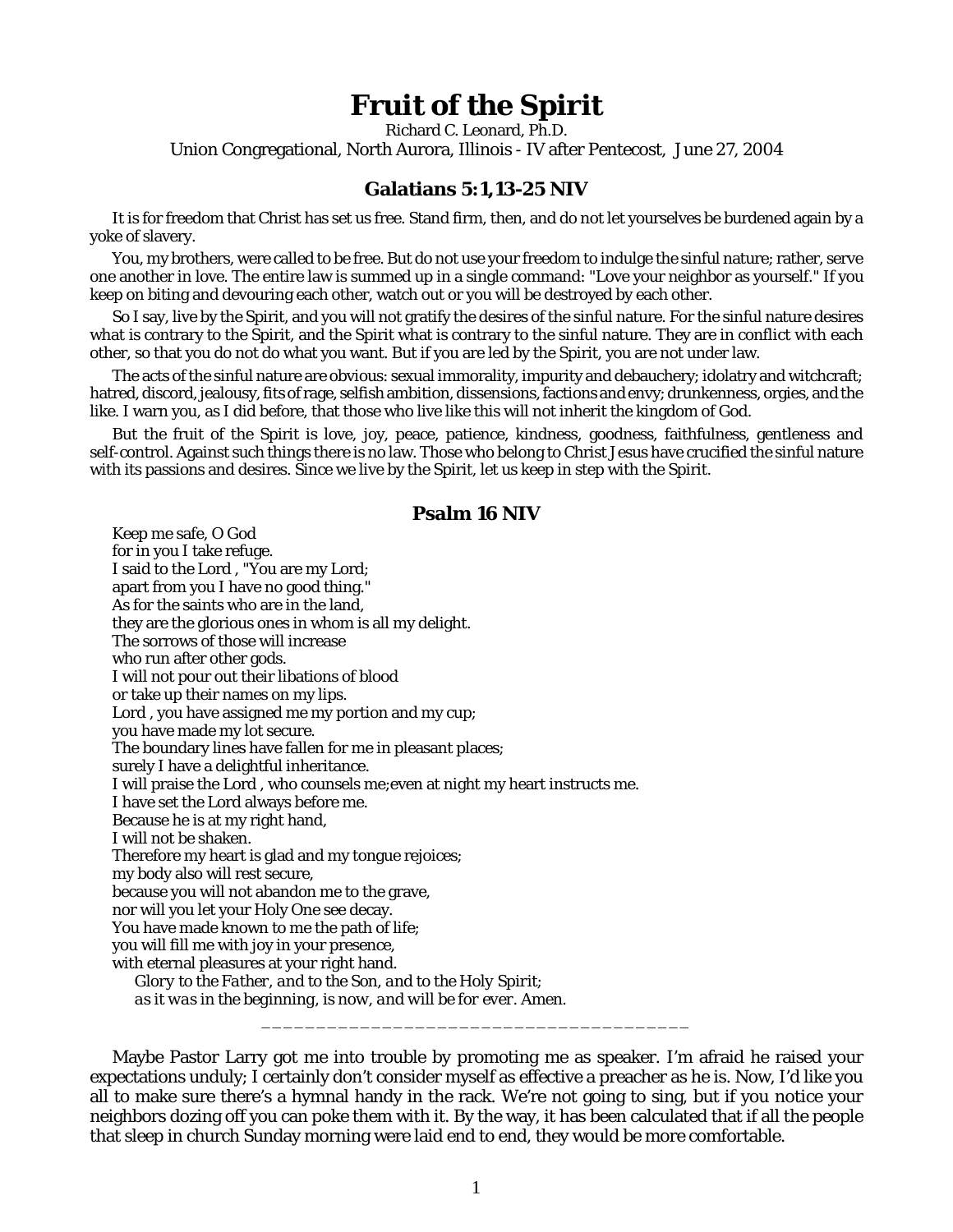It's always a question what message to bring when coming as a guest preacher. One way to solve that problem is to preach from a lectionary, which is a list of Scripture readings assigned for the different Sundays of the year. One lectionary used by many denominations is the Revised Common Lectionary. Using such a lectionary is a good idea for at least several reasons. First, it suggests a wider range of Bible passages than what you might pick out on your own. You get exposed to what John Wesley called "the whole scope and tenor of Scripture." Second, the lectionary keeps the preacher from riding his favorite hobby horse. When the preacher has to work from a set list of readings he is less inclined to preach on the same topics over and over. Third, in some cases it's nice to know that your friends who attend other churches may have heard the same Scripture lessons you heard on Sunday, and maybe there will be an opportunity to "compare notes."

For today, the fourth Sunday after Pentecost, the Revised Common Lectionary gives us several readings including two I have chosen for this service. The Psalm is Psalm 16, which was our call to worship [Focusing Our Hearts]. The Epistle is from Galatians 5, where Paul speaks of the fruit of the Spirit. I'm concentrating just on verses 22 and 23, "But the fruit of the Spirit is love, joy, peace, patience, kindness, goodness, faithfulness, gentleness and self-control. Against such things there is no law."

Now the usual sermon has three or four alliterated points. That means the points always start with the same letter. For example, if you preached a sermon about the gospel of God's love in Christ, your four points could be:

- The *Need* for God's Love
- The *News* of God's Love
- The *Nature* of God's Love
- The *Nurture* of God's Love.

That's called the Perry-Kohler method of preaching. I took a seminary class with Dr. Perry but I'm not going to follow that method today, because in Galatians Paul list *nine* of the fruit of the Spirit. So this one will have nine *non*-alliterated points (but don't worry, I will not spend more than thirty minutes on each one). And we'll be working in Psalm 16 at the same time.

Let's start by reminding ourselves these are the fruit of the Spirit — the result of the work of the Holy Spirit in our life.As you know, in each of the biblical languages there is only one word that covers all three meanings: wind, breath, and spirit. The Holy Spirit is the wind, or breath, of God and it signifies his *life.* The fruit of the Spirit are the outcome of the *life and work of Christ* in our midst, both as a body and as individual believers.

I get concerned about folks who want to define Christianity in terms of doctrines, beliefs or institutions. Those things are important, but Christianity is really nothing other than the *life of Jesus* working through his people, and *our life in him.* Last Sunday Shirley and I had a conversation with two young men who are trying to break out of alcoholism and addiction into faith. Part of our advice to them was to read the Gospels, because we meet Jesus there. The work of the Spirit is the work of Christ. So let's look at Paul's list of the fruit of the Spirit.

The first entry in Paul's list is *love (agape).* Love is probably the most misunderstood term in the Christian vocabulary. Our culture associates love with *feelings.* People seek *love* as a way of finding "happiness" for themselves, and if a relationship doesn't make them happy they discard it. I did that once myself — I went through a divorce before I came to the Lord. Later, after I began to grow in Christ, I saw how wrong I had been. I was looking selfishly for my own satisfaction in the relationship, and I walked away when some things happened that made me feel worthless and inferior. Love is a commitment. I know now that I can't say, "I love you" and then walk away ignoring the need of the other person. Love is obedience — it's doing the right thing whether it feels good or not.

*Agape* in the New Testament is based on the word *hesed* in the Hebrew Bible. The word is translated "lovingkindness" in older Bibles, or just "love" in some newer ones, or "steadfast love." It really means "covenant-love," the love God has for us — and we have for him — because of his *covenant* with us. God made an agreement with his people, "I will be your God and you will be my people." Love is holding to that commitment, and keeping our side of the agreement — to be God's people and live by his plan for us.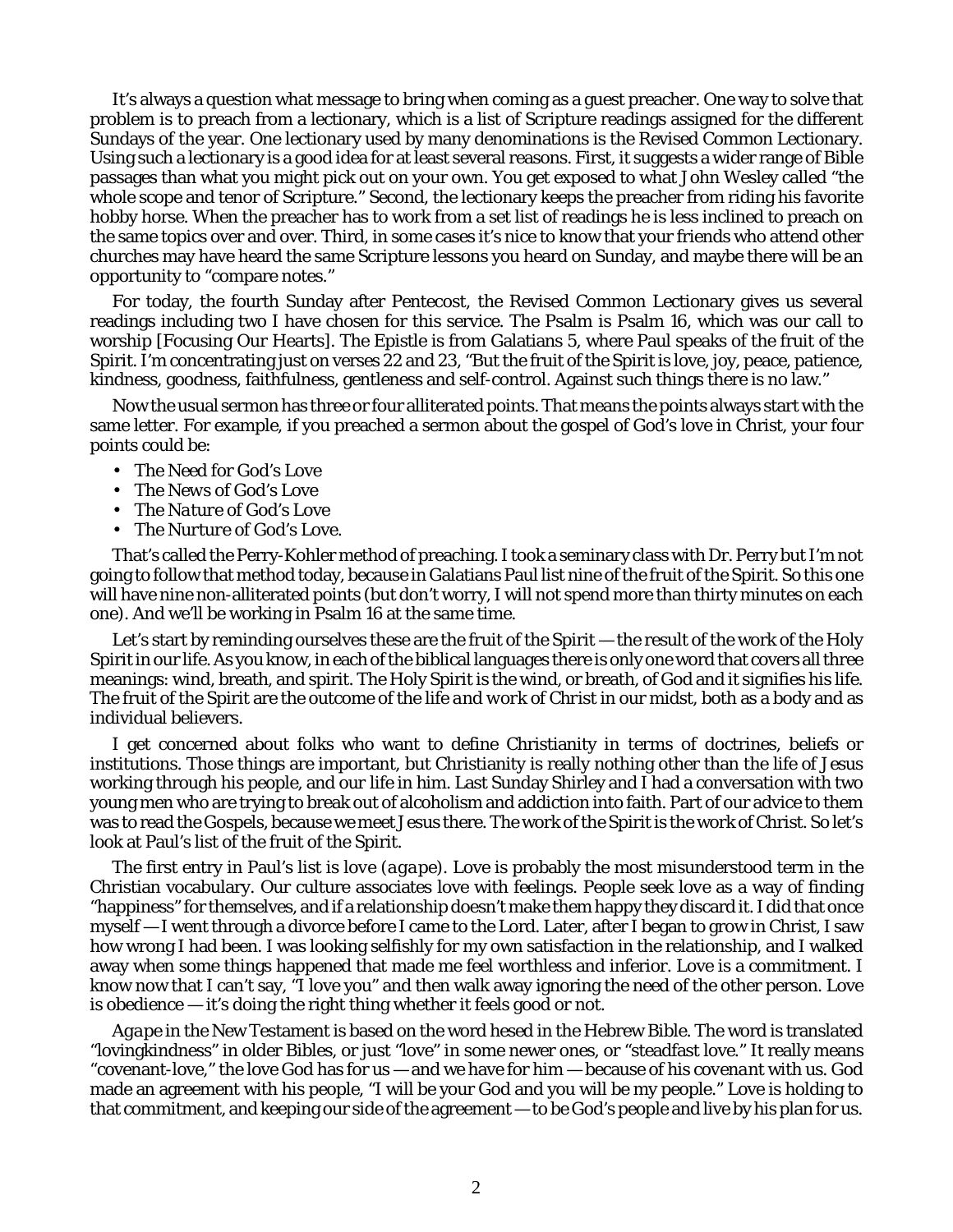This may sound harsh and austere, more like law than love. Isn't there some kind of "good feeling" in love, for the Christian? Yes, for God's loving covenant is, "*I will be your God* and you will be my people." The Father always keeps his part of the bargain, and knowing *that* ought to give us a good feeling! Even God's law is based on grace. He gives us a way to live obediently, because otherwise a sinful lifestyle will destroy us.

In Psalm 16 we said,"You are my Lord." That's the Christian's loving affirmation of this commitment that brings us such an assurance of God's love in Christ.

Paul's second word is *joy*. I will never forget worshiping in a prestigious church in Boston some years ago. The preacher mounted the high pulpit with great ceremony and began his sermon, *[scowling]* "I want to speak with you today about the *joy* of being a Christian." Sometimes we mouth joy but we don't show it, or live it.

I'm not going to get deeply theological here, but there are two sides to joy — the inner and the outer. Both are the work of the Spirit of Christ in us. Outward joy is a good thing and we do well to follow the apostle Paul's admonition: "Be filled with the Spirit. Speak to one another with psalms, hymns and spiritual songs. Sing and make music in your heart to the Lord, always giving thanks to God the Father for everything, in the name of our Lord Jesus Christ" (Ephesians 5:18-20). This isn't mindless, Mardi-Gras-type hilarity. It's obedience to God's directive, which is so much more satisfying.

I don't know how many of you are able to sing freely and enthusiastically, like the Unity Singers. But it might be a good idea to listen to yourself and see whether your singing really reflects that *inner* joy you have in the Lord. For, on the inside, joy is a deep satisfaction with life as God has laid it out for you. And that satisfaction just has to spill out. Isaiah called for the people of God to "put on the garment of praise" (61:3). As Terry Tekyl writes, "The attire of appreciation should be our uniform."

Yes, we have problems — we run into things that begin to convince us we have gotten a raw deal in life, and try to steal away our joy. When we put ourselves into the center of the universe, joy goes away. When we see the Lord in the center, joy returns. You're familiar with Joni Eareckson Tada who was paralyzed in a diving accident some years ago. Having that happen to you would rob anyone of joy. But she once wrote, "I now *will* to be the way I am," because it's through what happened to her that she found how God could use her to help others, as a speaker and writer. That's real joy, and it's even greater joy to meet with the Lord and give him praise. In Psalm 16 we said, "You will fill me with joy in your presence."

*Peace* is the third quality in Paul's list. After love, peace is probably the second most misunderstood word. Francis Schaeffer used to say that the big goals of Americans are personal peace and affluence. There are two "standard" definitions of peace: (a) the absence of fighting or war, and (b) having our perceived needs met. Neither of these represents the fullness of the Bible's understanding of peace.

The Hebrew word is *shalom*, and it means "completeness" or "wholeness." Peace is *health*. The New Testament equivalent is *salvation*. Our English word is related to the word *salve*, something you put on a wound to help it heal. We're at peace when we are *healed* of those things that keep us from being what God wants us to be.

Most of the conditions that rob us of our peace come from violating God's covenant, "I will be your God and you will be my people." When we try to solve our problems by ourselves, we've reversed the formula by making ourselves into gods. We lose our peace because we've shut out the Prince of Peace. For us to be healed, God has to be God. We can't take refuge in ourselves and our own resources. In Psalm 16 we spoke those words so necessary to finding peace: "In you I take refuge."

The next fruit of the Spirit that Paul lists is *patience.* Don't ever pray for patience. In Romans 5:3, Paul says that "tribulation worketh patience." If you pray for patience, you may get tribulation!

In a perfect world everything would go our way, and nobody would cause problems for us or make demands on us. Of course, such a perfect world wouldn't be so perfect for anyone else. It wouldn't be so perfect for people with a different agenda, or people who need us even at some inconvenience to ourselves. Because other people have their own needs, we'll never have our perfect world, and we'll just be miserable if we keep hoping for it.

I'm sure everyone has his favorite story of things that have tried his patience. I told you I went through divorce, now thirty years ago. In my first marriage I had one little girl, age four. When I remarried I found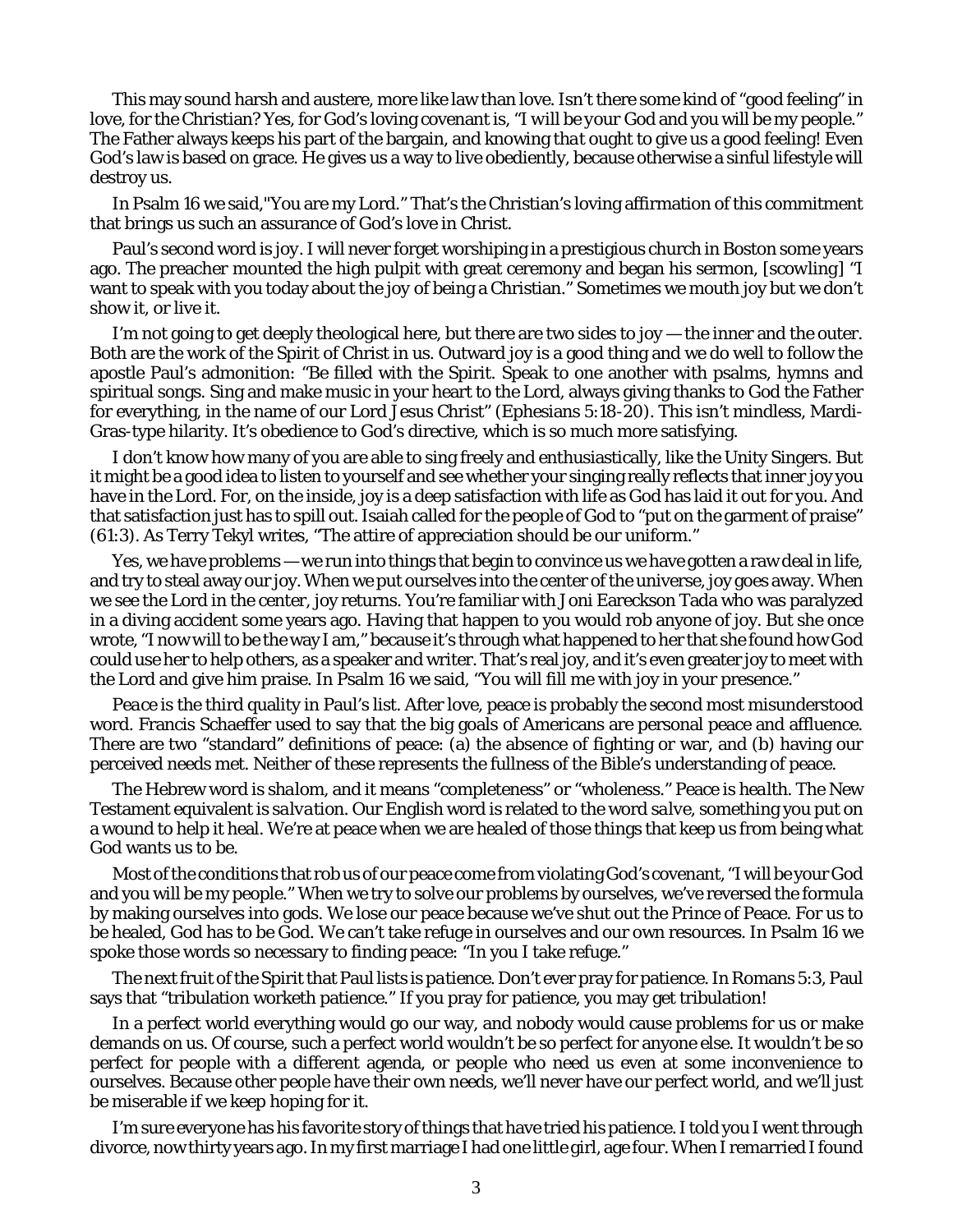myself "instant dad" of five more children, the oldest being two teenage boys. The day we moved to my first pastorate in Illinois, the boys were going barefoot. Too late, I learned their shoes were somewhere in the inner reaches of the moving van. . . . Then there was the time the kids got up on the parsonage roof and threw tomatoes down on Hallowe'en trick-or-treaters. I learned about it during a church board meeting, when a neighbor came in to tell us. Talk about culture shock. I couldn't deal with it in my own strength. Actually, it was because of this that I finally turned to the Lord — yes, it's possible in some denominations to become a minister without knowing Christ.

Well, as you may have guessed, over the years things changed between me and the five. I finally learned to "cut them some slack" and stopped being so impatient with them. And after my wife became terminally ill I officially adopted them — there were already nine grandchildren by that time. I'm going on sixteen grandchildren now, and Shirley has eight, so we know how important patience is as a fruit of the Spirit. By the way, if you're wondering about my little girl from my first marriage, she and I are co-authors of a Christian fantasy novel we hope to get published.

The fruit of the Spirit only grows in us when we get ourselves out of the center and let Christ take his rightful place there. When that happens, things don't bother us like they used to. We understand we have the life we have because God has assigned it to us, and he's in charge of every circumstance. Psalm 16 expresses the patient attitude quite well: "Lord , *you* have assigned me my portion and my cup."

The next quality on our list is *kindness***.** I don't need to say much about this. We all know a kindness, or a "mercy," when we receive one. I couldn't tell you how many times people have been kind to me when I certainly didn't deserve any favors. Jesus told us to be perfect as our Father in heaven is perfect. If you look at his illustration, you find that God shows his perfection through his impartial mercy: "he makes his sun rise on the evil and on the good, and sends rain on the just and on the unjust." There are lots of people out there — and maybe in here, too — that need our merciful kindness. Paul reminds us to "do good to all people, especially to those who belong to the family of believers" (Galatians 6:10). As Psalm 16 says, "The saints . . . are the glorious ones in whom is all my delight."

*Goodness* comes next on Paul's list of the fruit of the Spirit. There's more to goodness than being good. The Bible words for *good* also carry a certain sense of being *beautiful* and *satisfying*. In the creation, God saw everything he had made "and behold, it was very *good*." Of course we need to be good in the moral sense, but we're also to be good in the sense of, "Wow, this is really *good* food!" Is this why Paul says, "Let your conversation be always full of grace, seasoned with salt?" Jesus told his followers they were the salt of the earth.

I think there's nothing more boring than a bland Christian — and nothing more tiresome than a Christian who wants to talk about himself all the time and never asks you anything about yourself. I've been invited to eat out, or in the home, with many Christian acquaintances over the years and it's amazing how often, afterwards, I have reflected on how much I learned about *them* and how little they found out about *me*. (Of course, sometimes that was just as well.)

It's the work of the Spirit of Christ in us to make us not only decent and upright people, but also *interesting* and *interested* people — colorful, thoughtful and responsive, the kind of folks other people like to be around. Getting close to God makes us both godly and good; as the Psalmist says, "Apart from you I have no good thing."

Number 7 on the list of the fruit of the Spirit is *faithfulness*. Some older translations call this *faith*, but in the Bible faith is primarily faithfulness. Protestants and Catholics have debated for centuries over the relationship between faith and works. That whole issue goes away when we understand *faith* as *faithfulness*. I'm going to say something here that will shock you. How do we know somebody is a Christian? Is it because they said a prayer one day, or because they believe certain things about God and Christ, or because they behave a certain way? I'm suggesting we're Christians if we *stick with Jesus*. Christianity is *Jesus*, and being Christian is knowing *him*. We can believe all the right stuff and make all the right moves, but at the end of the day we don't want to hear Jesus say, "Depart from me, I never *knew* you."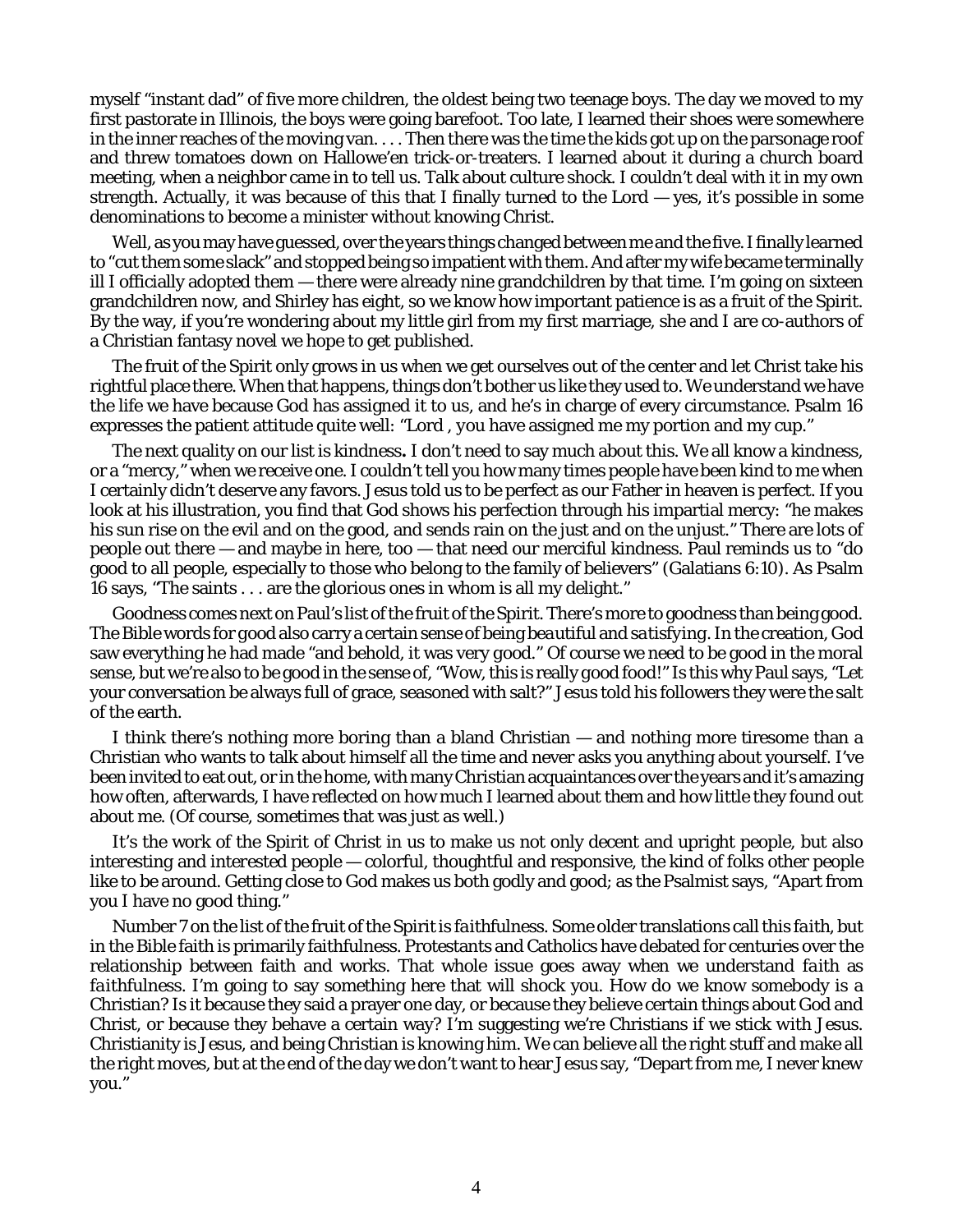Again, it comes back to the covenant God made with us: "I will be your God and you will be my people." Faithfulness means sticking with our brothers and sisters in the faith. In a day of distractions there are lots of things that could pull us away from our Christian community and send us off to do our own thing, like the Lone Ranger. Did you ever try to fire up your grill with just one charcoal briquette? You see the point — to have any fire in us we need to stick with Jesus and those who belong to him. The loyalty we have to the body of Christ is a fruit of his Spirit at work in us, so that we can say, with Psalm 16, "I will not be shaken."

The next-to-last word is *gentleness*. This is often translated as *meekness*. Being meek isn't a highly prized quality today, but maybe we misunderstand what the Bible means. Do you remember who the meekest man in the Bible was, other than Jesus? Numbers 12:3, "Now the man Moses was very meek, more than all men that were on the face of the earth." Some translations say *humble,* but that hardly describes Moses, the man who stood up to Pharaoh, stood up to the Israelites, and even, in effect, stood up to the Lord  $-$  that was the time he told him, "Either forgive this sinful people or 'blot me out of your book.'"

God had called Moses to do a job and Moses wasn't going to be stopped by circumstances. That was his meekness. Psalm 37 says, "The meek shall inherit the land," a verse Jesus quoted in the

## **The Fruit of the Spirit in Psalm 16:**

**Love** — *I said to the Lord , "You are my Lord*." **Joy** — *You will fill me with joy in your presence*. **Peace** — *In you I take refuge.* **Patience** — *Lord , you have assigned me my portion and my cup*. **Kindness** — *The saints . . .are the glorious ones in whom is all my delight.* **Goodness** — *Apart from you I have no good thing.* **Faithfulness** — *I will not be shaken.* **Gentleness** — *You have made known to me the path of life.* **Self-control** — *I have set the Lord always before me.*

Beatitudes. In 1911 Charles Kennedy wrote a play called "The Terrible Meek" (I saw it in a church once). If the meek are going to inherit the land there is certainly something terrifying about them.

Some years ago I befriended a K-Mart checkout clerk. I'll call him Pragesh. He and his family were from India. Pragesh had three jobs: he worked for K-Mart, he worked as a chemist, and he worked for the Postal Service. His wife also worked for a small manufacturing company where everyone spoke their language, Gujarati. Their oldest daughter also worked as a clerk for K-Mart. Pragesh's family invited us twice to share a meal with them; the first time it was in their rented apartment, the second time in a brand new home in a west suburban development. Both times we sat on the floor because they didn't use chairs or even have them. Pragesh and his son, who was expected to become a doctor, took me into the little "chapel" room in their house where they would "play their guard" — pray to their god, a figure with an elephant's head. There are lots of meek people like Pragesh in our midst. They come here, they take the lowest-paying jobs, they work day and night, and in five or six years they own their apartment building, a business or a new home.

Psalm 16 says, "The sorrows of those will increase who run after other gods." These folk are destined for eternity without Christ unless they meet him *here*. But they show us how powerful meekness is, even in the life of an unbeliever. The principles of God's kingdom work for everyone who follows them — not just Christians — because they're built into God's management of the universe. So the meek of any kind are *terrible*, because they will take over the earth.

Meekness is living by God's plan instead of trying to invent your own — acting in humility and responsibility and determination, instead of from resentment or competitiveness or trying to take the easy way out. Meekness is doing things God's way with the help of his Holy Spirit. As we prayed in Psalm 16, "*You* have made known to me the path of life."

Now we come to the last quality on Paul's list, *self-control*. Paul begins his list of the fruit of the Spirit with *love*, and he ends with *self-control*. When it comes to living the Spirit-filled life, *self-control is the bottom line*. When we can't control ourselves, all sorts of destructive things creep into our lives resentment, jealousy, self-pity, defensiveness, self-justification, anger, vindictiveness, all the "works of the flesh," the sour and rotten fruit of our emotions gone haywire.